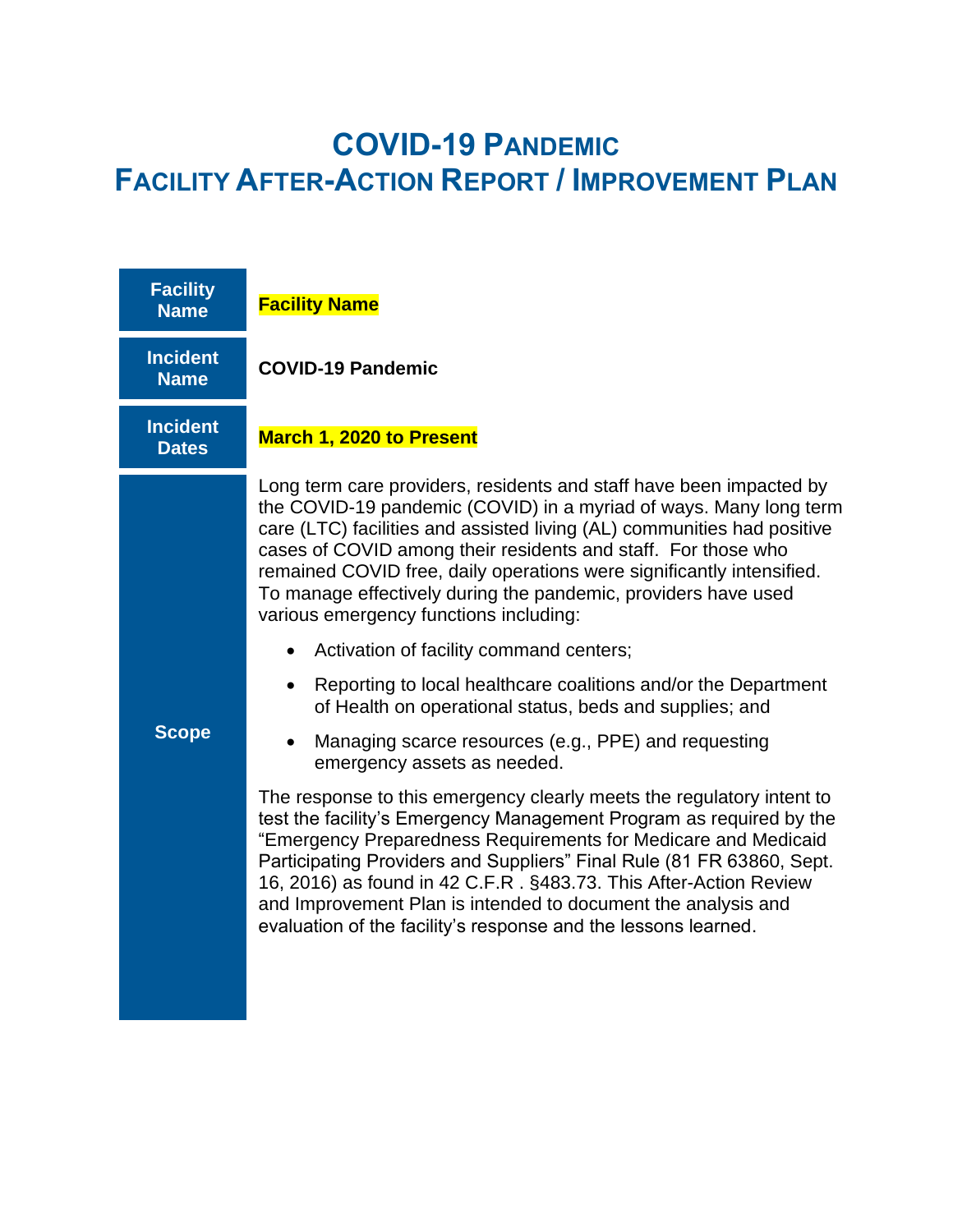| <b>Mission</b><br><b>Areas</b>                                                                                                     | <b>Response, Recovery</b>                                                                                                                                                                                                                                                                                                                                                                                                                                                                                                                                                                                                                                                                                                                                                                                                                                                                                                                                                                                                                                                                                                                                                                                                                                                                                                                                                                                                                                                                                                                                                                                                                                                                                                                                                                                                          |
|------------------------------------------------------------------------------------------------------------------------------------|------------------------------------------------------------------------------------------------------------------------------------------------------------------------------------------------------------------------------------------------------------------------------------------------------------------------------------------------------------------------------------------------------------------------------------------------------------------------------------------------------------------------------------------------------------------------------------------------------------------------------------------------------------------------------------------------------------------------------------------------------------------------------------------------------------------------------------------------------------------------------------------------------------------------------------------------------------------------------------------------------------------------------------------------------------------------------------------------------------------------------------------------------------------------------------------------------------------------------------------------------------------------------------------------------------------------------------------------------------------------------------------------------------------------------------------------------------------------------------------------------------------------------------------------------------------------------------------------------------------------------------------------------------------------------------------------------------------------------------------------------------------------------------------------------------------------------------|
| <b>Health Care</b><br><b>Preparedness</b><br>and Response<br><b>Capabilities</b><br>with<br><b>Associated</b><br><b>Objectives</b> | The capabilities listed below, as identified in the 2017-2022 Health Care<br>Preparedness and Response (HCPR) Capacities, published by the Office<br>of the Assistant Secretary for Preparedness and Response in November<br>2016, provided the foundation for the response and recovery to the<br>COVID-19 pandemic. The goal of the after-action reporting process was<br>to measure and validate performance of the following capabilities, their<br>associated critical tasks and identify areas and opportunities for continued<br>improvement:<br><b>HCPR Capability 1: Foundation for Health Care and Medical Readiness</b><br>Objective 2: Identify Risks and Needs<br><b>Activity 1: Assess Hazard Vulnerabilities and Risks</b><br><b>HCPR Capability 2: Health Care and Medical Response Coordination</b><br>Objective 3: Coordinate Response Strategy, Resources, and<br>Communications<br>Activity 1: Identify and Coordinate Resource Needs during an<br>Emergency<br><b>Activity 2: Coordinate Incident Action Planning During an</b><br>Emergency<br>Activity 3: Communicate with Health Care Providers, Non-Clinical<br>Staff, Patients, and Visitors during an Emergency<br><b>Activity 4: Communicate with the Public during an Emergency</b><br><b>HCPR Capability 3: Continuity of Health Care Services Delivery</b><br>Objective 1: Identify Essential Functions for Health Care Delivery<br>Objective 2: Plan for Continuity of Operations<br><b>Activity 4: Plan for Health Care Organization Sheltering-in-Place</b><br>Objective 5: Protect Responders' Safety and Health<br>Activity 1: Distribute Resources Required to Protect the Health Care<br>Workforce<br>Activity 2: Train and Exercise to Promote Responders' Safety and<br>Health<br><b>Activity 3: Develop Health Care Worker Resilience</b> |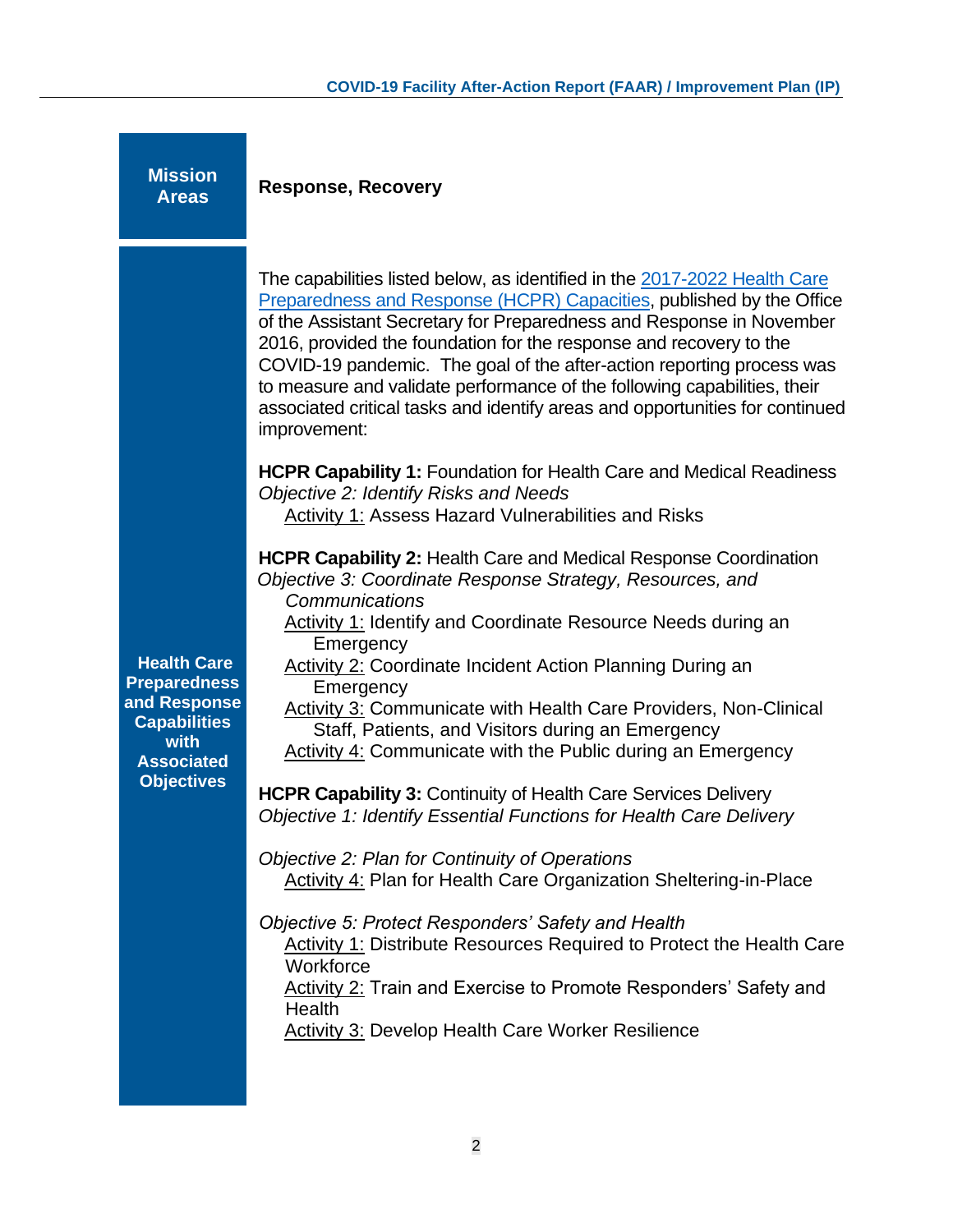| Objective 7: Coordinate Health Care Delivery System Recovery<br>Activity 2: Assess Health Care Delivery System Recovery after an<br>Emergency |                                                                                                                                                                                                                                                                                                                                                                                                                                                                                                                                                                                                                                                                            |  |
|-----------------------------------------------------------------------------------------------------------------------------------------------|----------------------------------------------------------------------------------------------------------------------------------------------------------------------------------------------------------------------------------------------------------------------------------------------------------------------------------------------------------------------------------------------------------------------------------------------------------------------------------------------------------------------------------------------------------------------------------------------------------------------------------------------------------------------------|--|
|                                                                                                                                               | <b>HCPR Capability 4: Medical Surge</b><br>Objective 2: Respond to a Medical Surge<br><b>Activity 3: Develop an Alternate Care System</b>                                                                                                                                                                                                                                                                                                                                                                                                                                                                                                                                  |  |
| <b>Threat or</b><br><b>Hazard</b>                                                                                                             | <b>Emerging Infectious Disease (EID) - Global Pandemic</b>                                                                                                                                                                                                                                                                                                                                                                                                                                                                                                                                                                                                                 |  |
| <b>Scenario</b>                                                                                                                               | The COVID-19 pandemic was a global outbreak of a novel<br>Coronavirus, SARS-CoV-2, originating from Wuhan, China in late<br>December 2019. The virus made its way into the United States via a<br>human vector in late January / early February 2020. The SARS-CoV-<br>2 virus was easily transmitted between humans through droplets from<br>coughing, sneezing and even exhaling. Additionally, it was believed<br>that approximately 30% of the population became asymptomatic<br>carriers and spreaders of the virus. This made detecting illness and<br>preventing its spread extremely difficult, especially without<br>widespread testing capability at the outset. |  |
| <b>Participating</b><br><b>Organizations</b>                                                                                                  | <b>Participating Agencies and Organizations</b><br>Name of facility completing document<br>AHCA/NCAL and its members<br><b>Local Healthcare Coalitions</b><br><b>Departments of Health</b><br>Local emergency partners and stakeholders (e.g., Fire, EMS, Emergency<br>Management)                                                                                                                                                                                                                                                                                                                                                                                         |  |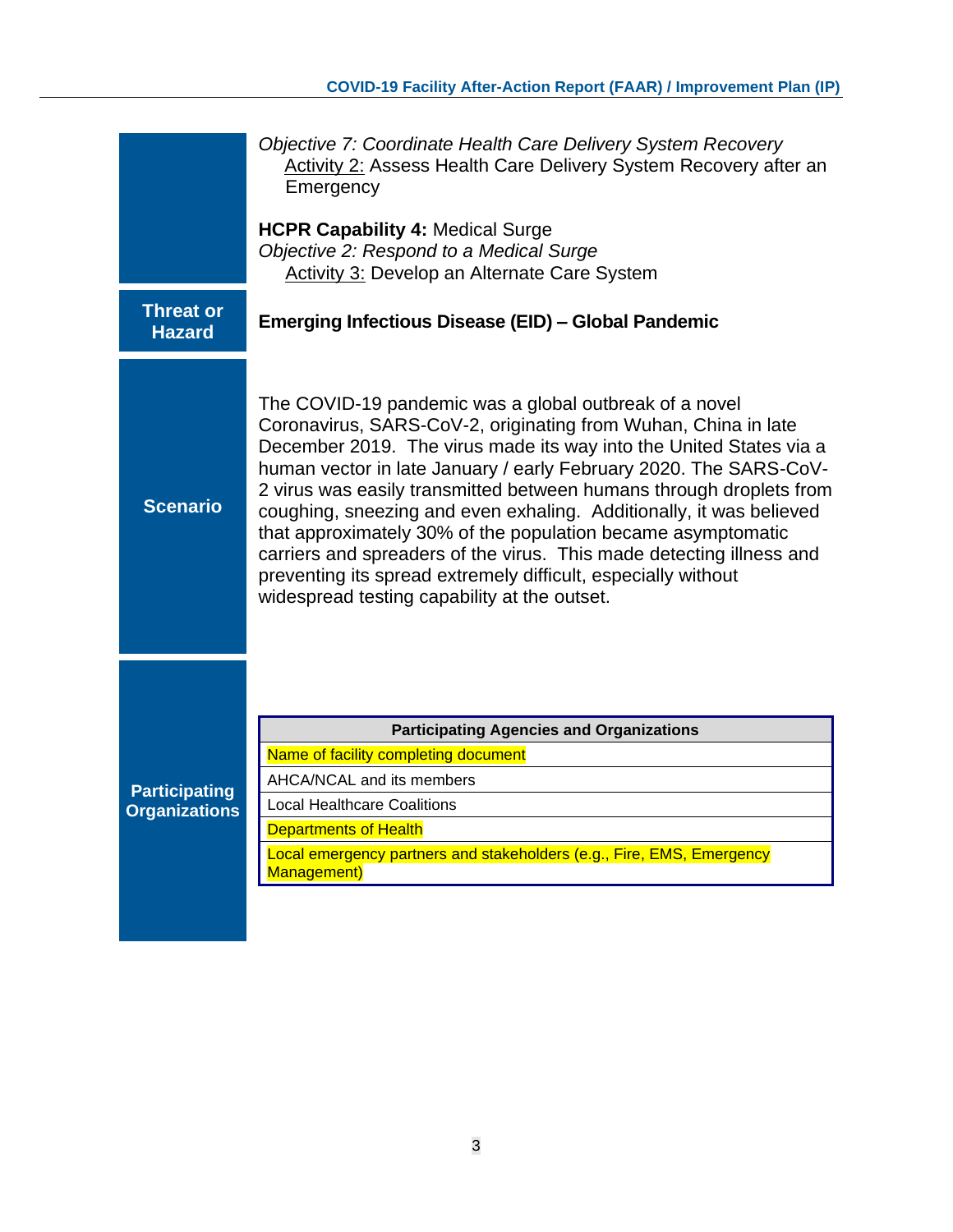**Point of Contact**

#### **Facility Name (bolded)**

Name of person completing document **Title of person completing document Facility Address Facility phone number** Email of person completing document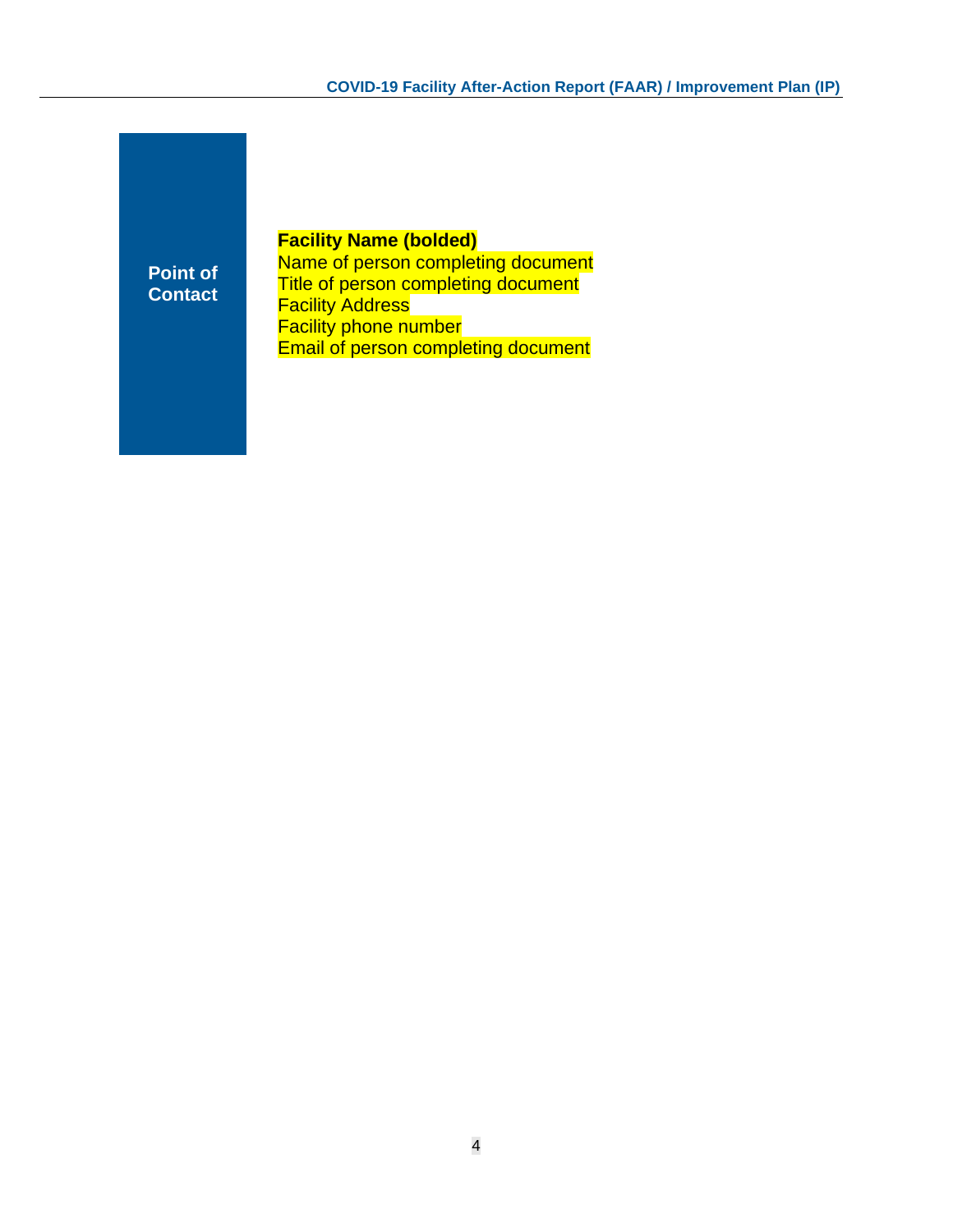### **ANALYSIS OF CORE CAPABILITIES**

The following section provides an overview of the performance related to each core capability, objective, corresponding activity, strengths and areas for improvement.

| HCPR Capability 1, Objective 2, Activity 1: Assess Hazard Vulnerabilities and Risks                                                                                                                                                                   |                                                                                                                       |  |
|-------------------------------------------------------------------------------------------------------------------------------------------------------------------------------------------------------------------------------------------------------|-----------------------------------------------------------------------------------------------------------------------|--|
| Did you have a written plan for an "Infectious Disease Outbreak", "Emerging Infectious Disease (EID)" or<br>"Pandemic" as part of your facility Emergency Operations Plan (EOP)? If yes, did you reference the plan during<br>your COVID-19 response? |                                                                                                                       |  |
| do in 2019 for an "Infectious Disease Outbreak", "Emerging Infectious Disease (EID)" or "Pandemic"?                                                                                                                                                   | What preparedness efforts (writing/reviewing the plan, staff training, purchasing/stockpiling supplies, etc.) did you |  |
| Have you conducted an exercise (table-top, functional or full-scale) related to "Infectious Disease Outbreak",<br>"Emerging Infectious Disease (EID)" or "Pandemic" in the last five years? If yes, please describe.                                  |                                                                                                                       |  |
| Did you have a comprehensive OSHA respiratory program in place including medical evaluation, fit testing and<br>training?                                                                                                                             |                                                                                                                       |  |
| Did you have a written infection control practices plan/procedures in place? Did you provide infection control<br>training?                                                                                                                           |                                                                                                                       |  |
| Strengths:                                                                                                                                                                                                                                            | Areas for Improvement:                                                                                                |  |
| <b>Other Comments:</b>                                                                                                                                                                                                                                |                                                                                                                       |  |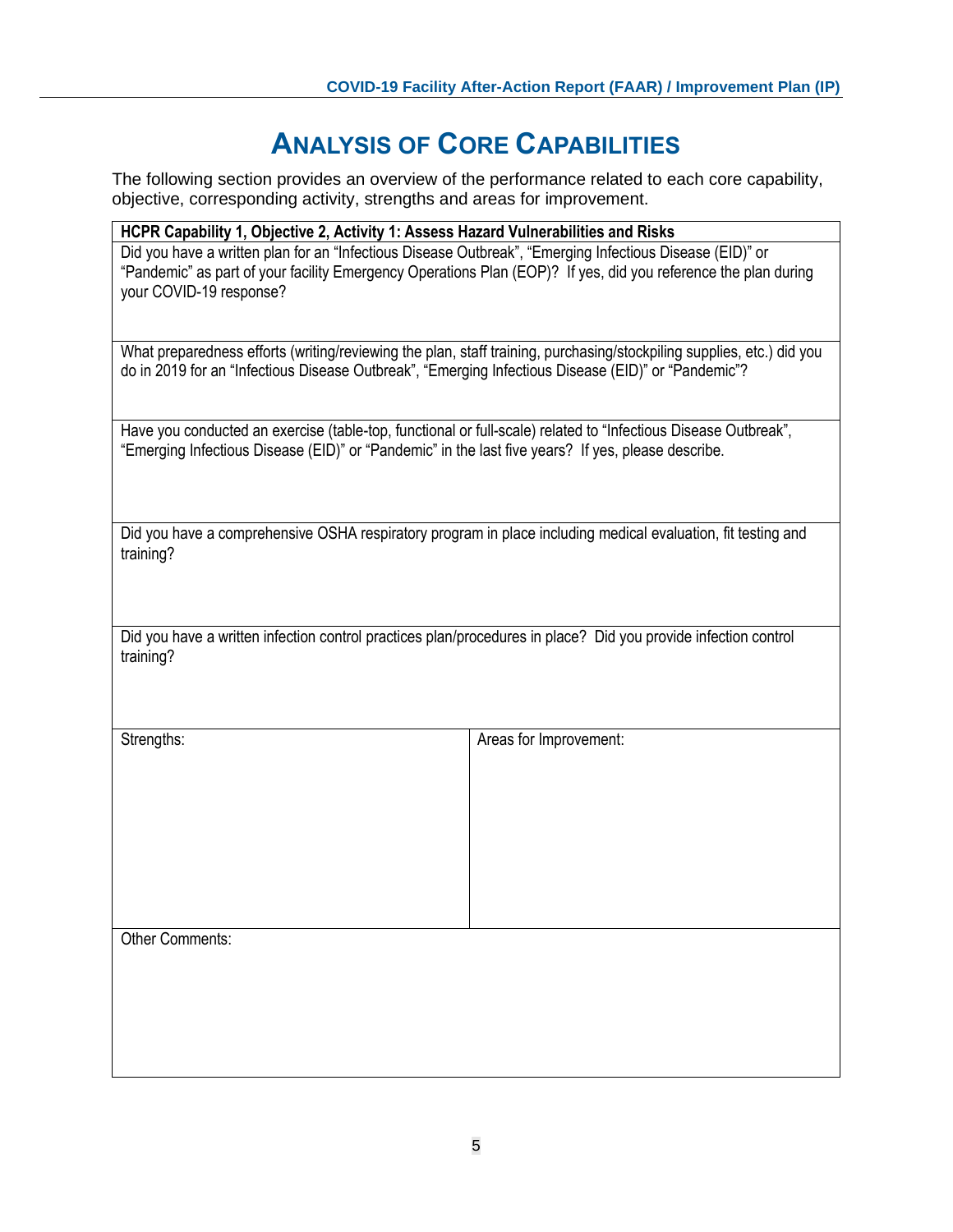|                                                                                     | <b>HCPR Capability 2, Objective 3, Activity 1: Identify and Coordinate Resource Needs during an Emergency</b>    |
|-------------------------------------------------------------------------------------|------------------------------------------------------------------------------------------------------------------|
|                                                                                     | Did you experience shortages of Personal Protective Equipment (PPE) and/or testing supplies during the incident? |
| If so, what specifically was in short supply and most difficult to obtain?          |                                                                                                                  |
|                                                                                     |                                                                                                                  |
|                                                                                     |                                                                                                                  |
|                                                                                     |                                                                                                                  |
|                                                                                     | Did you reference and follow the CDC Guidance for the extended use of PPE? If so, what methods did you use?      |
|                                                                                     |                                                                                                                  |
|                                                                                     |                                                                                                                  |
|                                                                                     |                                                                                                                  |
|                                                                                     |                                                                                                                  |
| Have you or will you change your par levels / stockpile of PPE because of COVID-19? |                                                                                                                  |
|                                                                                     |                                                                                                                  |
|                                                                                     |                                                                                                                  |
|                                                                                     |                                                                                                                  |
|                                                                                     | Were your vendors able to support your PPE needs? How long did your vendors take to resume normal delivery?      |
|                                                                                     |                                                                                                                  |
|                                                                                     |                                                                                                                  |
|                                                                                     |                                                                                                                  |
|                                                                                     |                                                                                                                  |
|                                                                                     | Were your PPE needs supported by your local emergency management agency, health care coalition and/or            |
| health department?                                                                  |                                                                                                                  |
|                                                                                     |                                                                                                                  |
|                                                                                     |                                                                                                                  |
|                                                                                     |                                                                                                                  |
| Strengths:                                                                          | Areas for Improvement:                                                                                           |
|                                                                                     |                                                                                                                  |
|                                                                                     |                                                                                                                  |
|                                                                                     |                                                                                                                  |
|                                                                                     |                                                                                                                  |
|                                                                                     |                                                                                                                  |
|                                                                                     |                                                                                                                  |
|                                                                                     |                                                                                                                  |
|                                                                                     |                                                                                                                  |
|                                                                                     |                                                                                                                  |
|                                                                                     |                                                                                                                  |
|                                                                                     |                                                                                                                  |
| Other Comments:                                                                     |                                                                                                                  |
|                                                                                     |                                                                                                                  |
|                                                                                     |                                                                                                                  |
|                                                                                     |                                                                                                                  |
|                                                                                     |                                                                                                                  |
|                                                                                     |                                                                                                                  |
|                                                                                     |                                                                                                                  |
|                                                                                     |                                                                                                                  |
|                                                                                     |                                                                                                                  |
|                                                                                     |                                                                                                                  |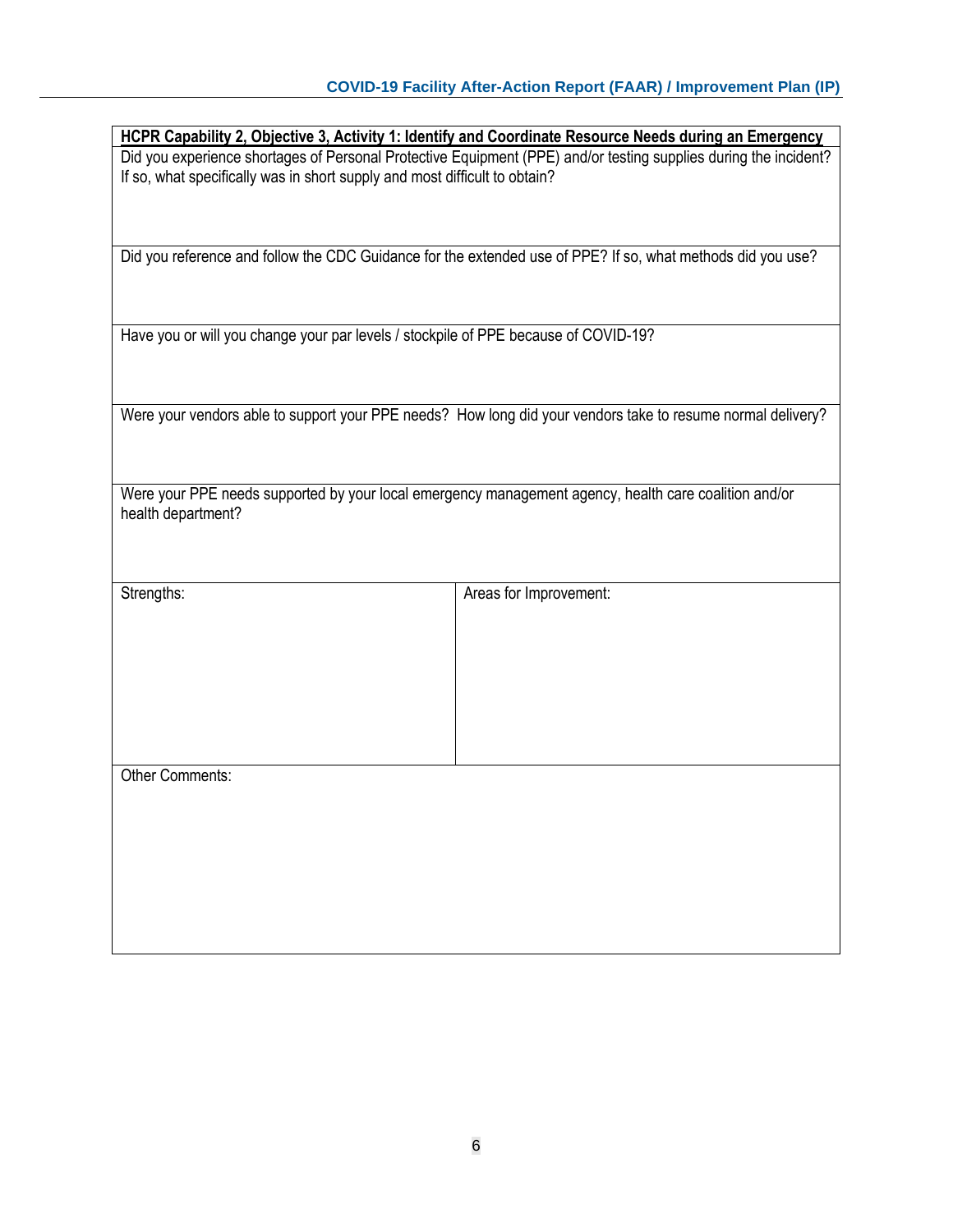| HCPR Capability 2, Objective 3, Activity 2: Coordinate Incident Action Planning During an Emergency                                                             |                                                                                                            |
|-----------------------------------------------------------------------------------------------------------------------------------------------------------------|------------------------------------------------------------------------------------------------------------|
|                                                                                                                                                                 | Did your staff demonstrate effective response and recovery coordination by using the Nursing Home Incident |
| Command Center (NHICS) structure and tools?                                                                                                                     |                                                                                                            |
|                                                                                                                                                                 |                                                                                                            |
| What NHICS positions did you activate during the COVID-19 response? Did you assign a Medical / Technical<br>Specialist position (e.g. Infection Control, etc.)? |                                                                                                            |
| Did you develop an Incident Action Plan (IAP) for your facility response to COVID-19?                                                                           |                                                                                                            |
|                                                                                                                                                                 |                                                                                                            |
|                                                                                                                                                                 |                                                                                                            |
| Strengths:                                                                                                                                                      | Areas for Improvement:                                                                                     |
|                                                                                                                                                                 |                                                                                                            |
|                                                                                                                                                                 |                                                                                                            |
|                                                                                                                                                                 |                                                                                                            |
|                                                                                                                                                                 |                                                                                                            |
|                                                                                                                                                                 |                                                                                                            |
|                                                                                                                                                                 |                                                                                                            |
|                                                                                                                                                                 |                                                                                                            |
|                                                                                                                                                                 |                                                                                                            |
|                                                                                                                                                                 |                                                                                                            |
| Other Comments:                                                                                                                                                 |                                                                                                            |
|                                                                                                                                                                 |                                                                                                            |
|                                                                                                                                                                 |                                                                                                            |
|                                                                                                                                                                 |                                                                                                            |
|                                                                                                                                                                 |                                                                                                            |
|                                                                                                                                                                 |                                                                                                            |
|                                                                                                                                                                 |                                                                                                            |
|                                                                                                                                                                 |                                                                                                            |
|                                                                                                                                                                 |                                                                                                            |
|                                                                                                                                                                 |                                                                                                            |
|                                                                                                                                                                 |                                                                                                            |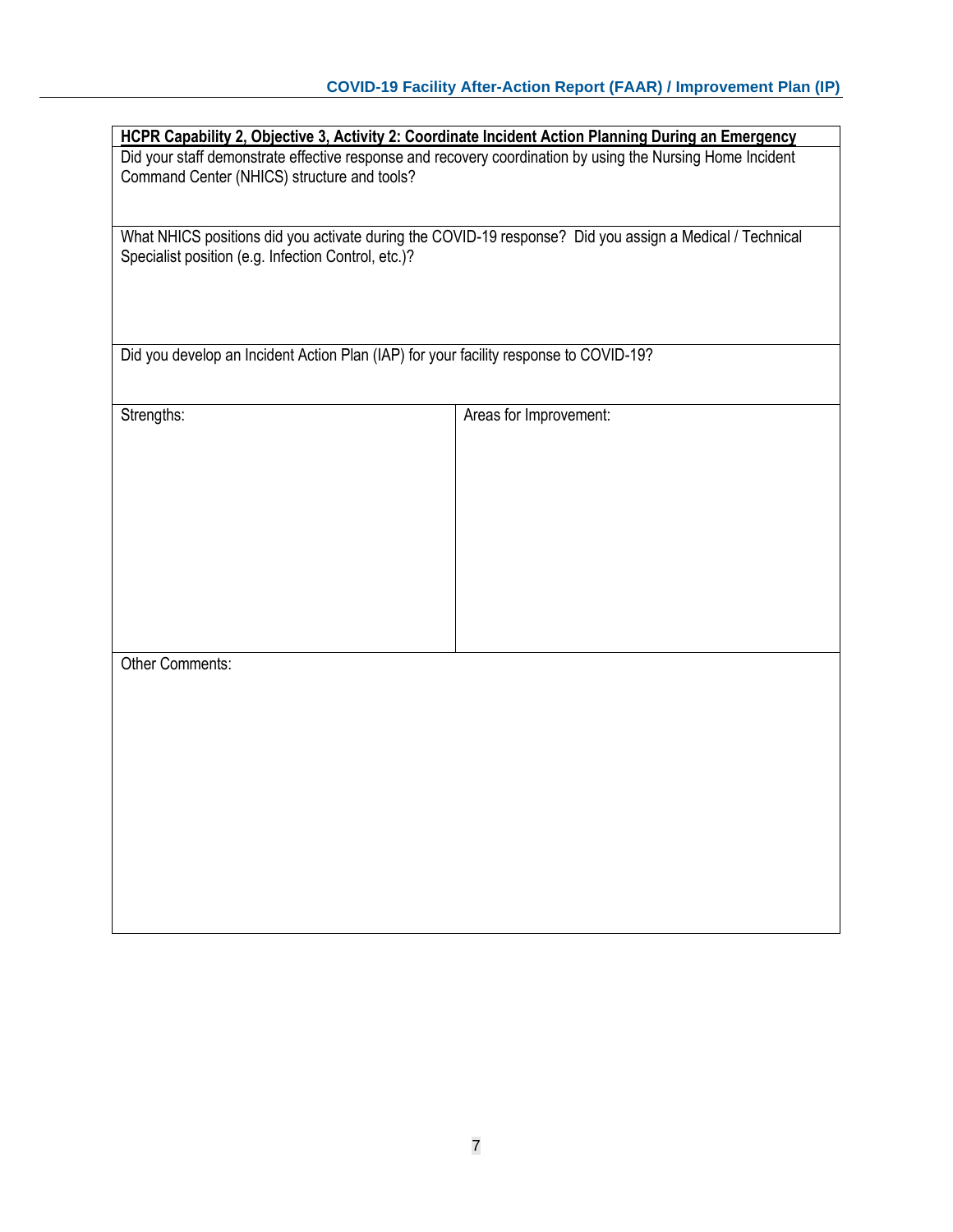| HCPR Capability 2, Objective 3, Activity 3: Communicate with Health Care Providers, Non-Clinical Staff,<br>Patients, and Visitors during an Emergency           |                        |  |
|-----------------------------------------------------------------------------------------------------------------------------------------------------------------|------------------------|--|
| Describe your ongoing communications with the following entities (What was communicated, how was it<br>communicated and when was it communicated / how often?): |                        |  |
| <b>Clinical Staff:</b>                                                                                                                                          |                        |  |
| Non-Clinical Staff:                                                                                                                                             |                        |  |
| Residents:                                                                                                                                                      |                        |  |
| Families:                                                                                                                                                       |                        |  |
| <b>Community Stakeholders:</b>                                                                                                                                  |                        |  |
| Authorities Having Jurisdiction (including DOH or DPH):                                                                                                         |                        |  |
| Strengths:                                                                                                                                                      | Areas for Improvement: |  |
|                                                                                                                                                                 |                        |  |
|                                                                                                                                                                 |                        |  |
|                                                                                                                                                                 |                        |  |
|                                                                                                                                                                 |                        |  |
|                                                                                                                                                                 |                        |  |
| Other Comments:                                                                                                                                                 |                        |  |
|                                                                                                                                                                 |                        |  |
|                                                                                                                                                                 |                        |  |
|                                                                                                                                                                 |                        |  |
|                                                                                                                                                                 |                        |  |
|                                                                                                                                                                 |                        |  |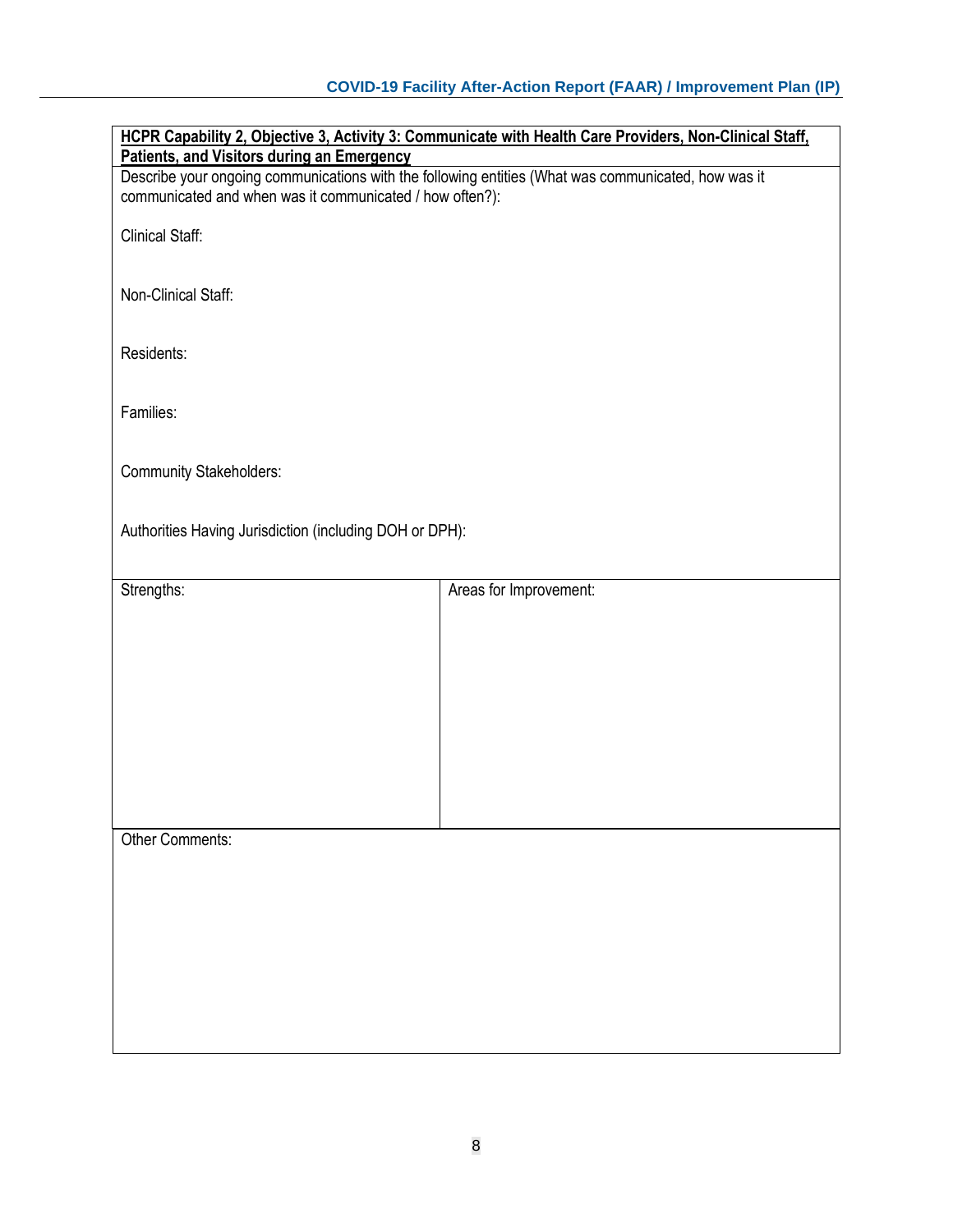| HCPR Capability 2, Objective 3, Activity 4: Communicate with the Public during an Emergency<br>Did you interact with the media during your response to COVID-19? If yes, please describe: |                        |
|-------------------------------------------------------------------------------------------------------------------------------------------------------------------------------------------|------------------------|
| Strengths:                                                                                                                                                                                | Areas for Improvement: |
|                                                                                                                                                                                           |                        |
|                                                                                                                                                                                           |                        |
|                                                                                                                                                                                           |                        |
| Other Comments:                                                                                                                                                                           |                        |
|                                                                                                                                                                                           |                        |
|                                                                                                                                                                                           |                        |
|                                                                                                                                                                                           |                        |
|                                                                                                                                                                                           |                        |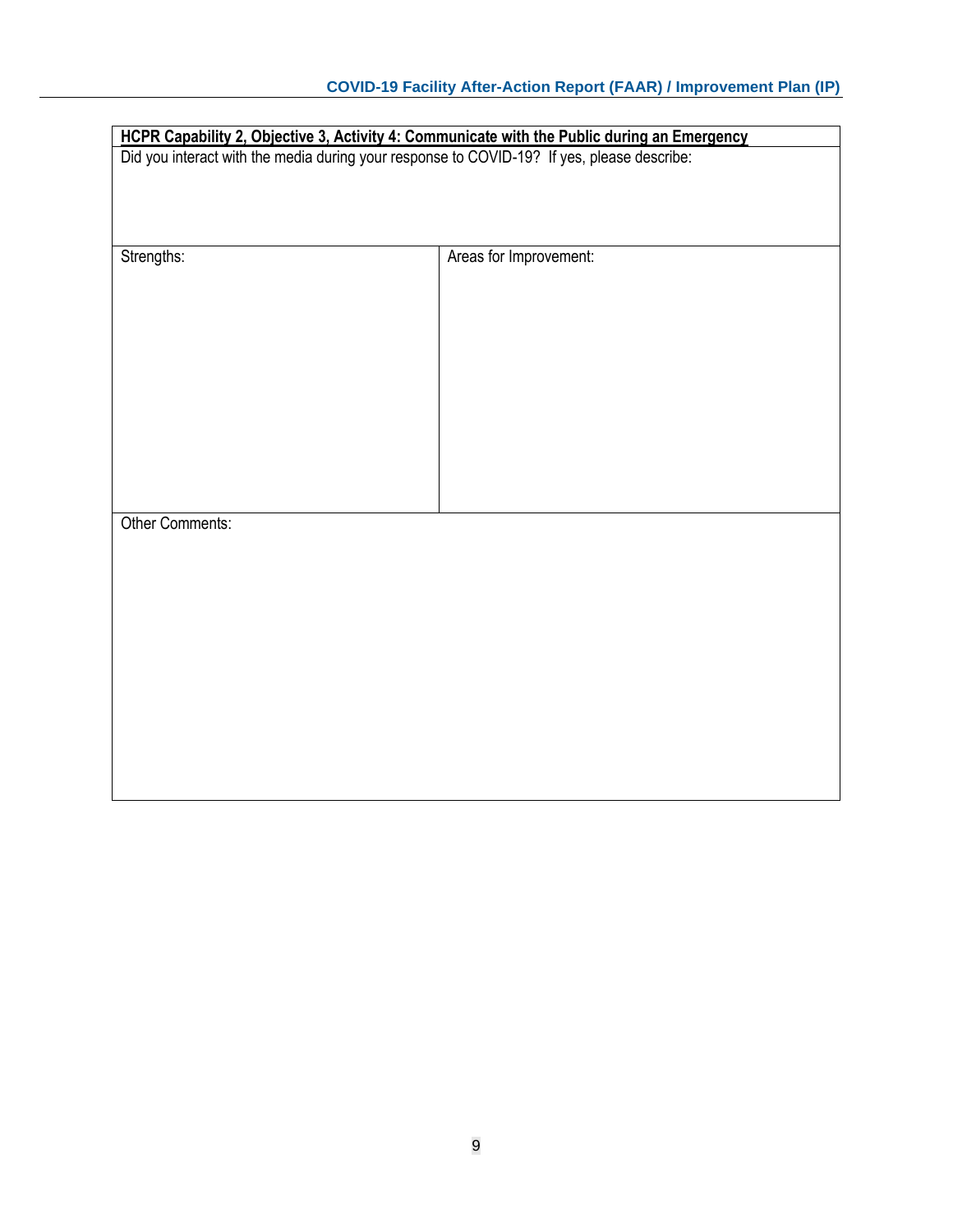|                                                                                                                                                             | <b>HCPR Capability 3, Objective 1: Identify Essential Functions for Health Care Delivery</b>        |  |  |
|-------------------------------------------------------------------------------------------------------------------------------------------------------------|-----------------------------------------------------------------------------------------------------|--|--|
| Briefly describe how you maintained, altered or adjusted the following mission critical services / vendors and<br>systems during your response to COVID-19: |                                                                                                     |  |  |
|                                                                                                                                                             | Pharmacy:                                                                                           |  |  |
|                                                                                                                                                             |                                                                                                     |  |  |
|                                                                                                                                                             | Facility infrastructure (e.g. temporary walls, structure, physical plant, fire protection systems): |  |  |
|                                                                                                                                                             |                                                                                                     |  |  |
|                                                                                                                                                             | Medical gases (oxygen):                                                                             |  |  |
|                                                                                                                                                             |                                                                                                     |  |  |
|                                                                                                                                                             | Air handling systems (heating, ventilation, and air conditioning [HVAC], includes negative pressure |  |  |
|                                                                                                                                                             | ventilation):                                                                                       |  |  |
|                                                                                                                                                             |                                                                                                     |  |  |
|                                                                                                                                                             | Telecommunications and internet services (bandwidth capability):                                    |  |  |
|                                                                                                                                                             |                                                                                                     |  |  |
|                                                                                                                                                             | Information technology (e.g., software and hardware for EHRs):                                      |  |  |
|                                                                                                                                                             |                                                                                                     |  |  |
|                                                                                                                                                             | Nutrition and dietary services:                                                                     |  |  |
|                                                                                                                                                             |                                                                                                     |  |  |
|                                                                                                                                                             | Security (PPE stockpile, visitor / vendor restrictions):                                            |  |  |
|                                                                                                                                                             |                                                                                                     |  |  |
|                                                                                                                                                             | Laundry:                                                                                            |  |  |

- 
- Human Resources: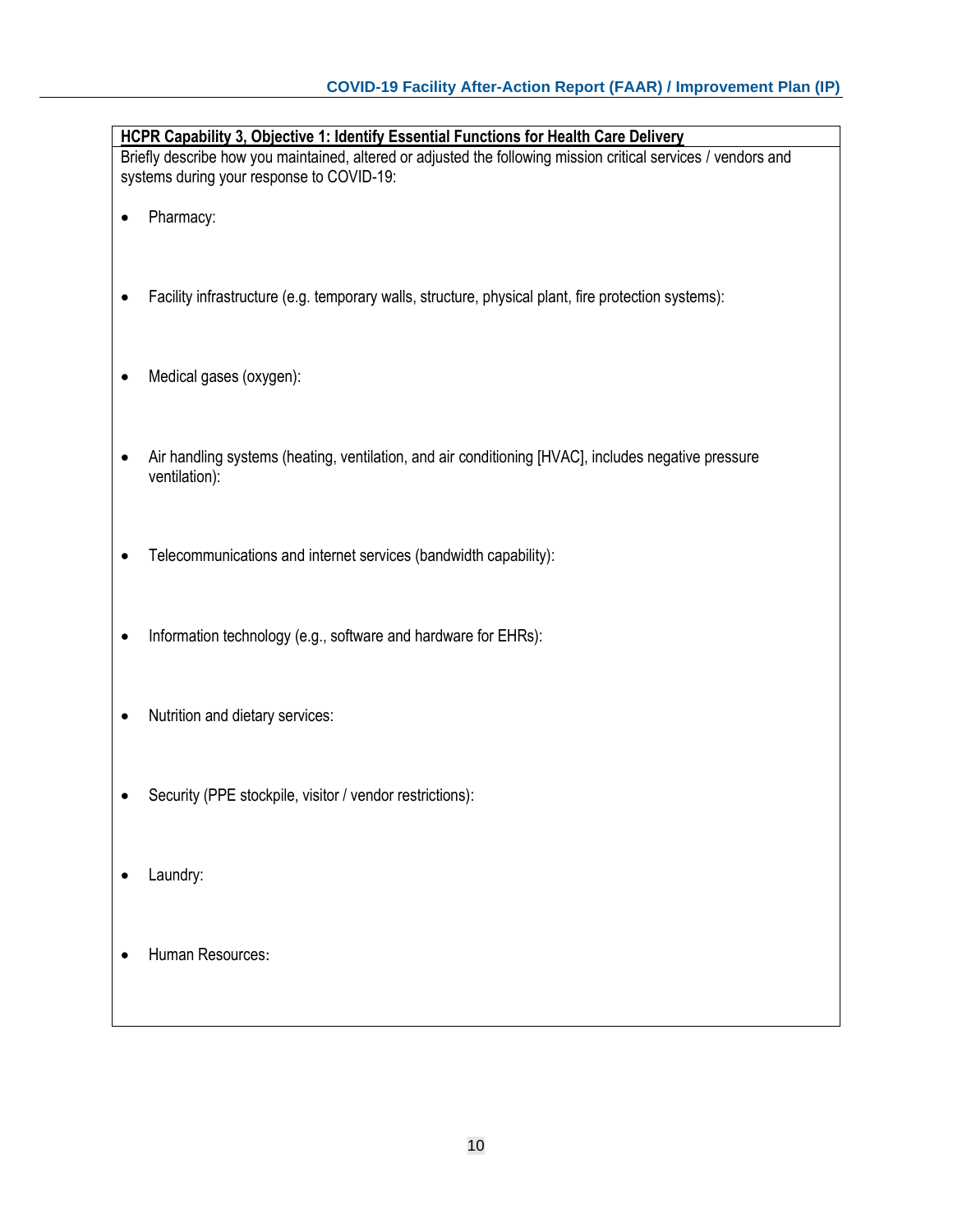#### **COVID-19 Facility After-Action Report (FAAR) / Improvement Plan (IP)**

| Strengths:      | Areas for Improvement: |
|-----------------|------------------------|
|                 |                        |
|                 |                        |
|                 |                        |
|                 |                        |
|                 |                        |
|                 |                        |
|                 |                        |
|                 |                        |
|                 |                        |
|                 |                        |
| Other Comments: |                        |
|                 |                        |
|                 |                        |
|                 |                        |
|                 |                        |
|                 |                        |
|                 |                        |
|                 |                        |
|                 |                        |
|                 |                        |
|                 |                        |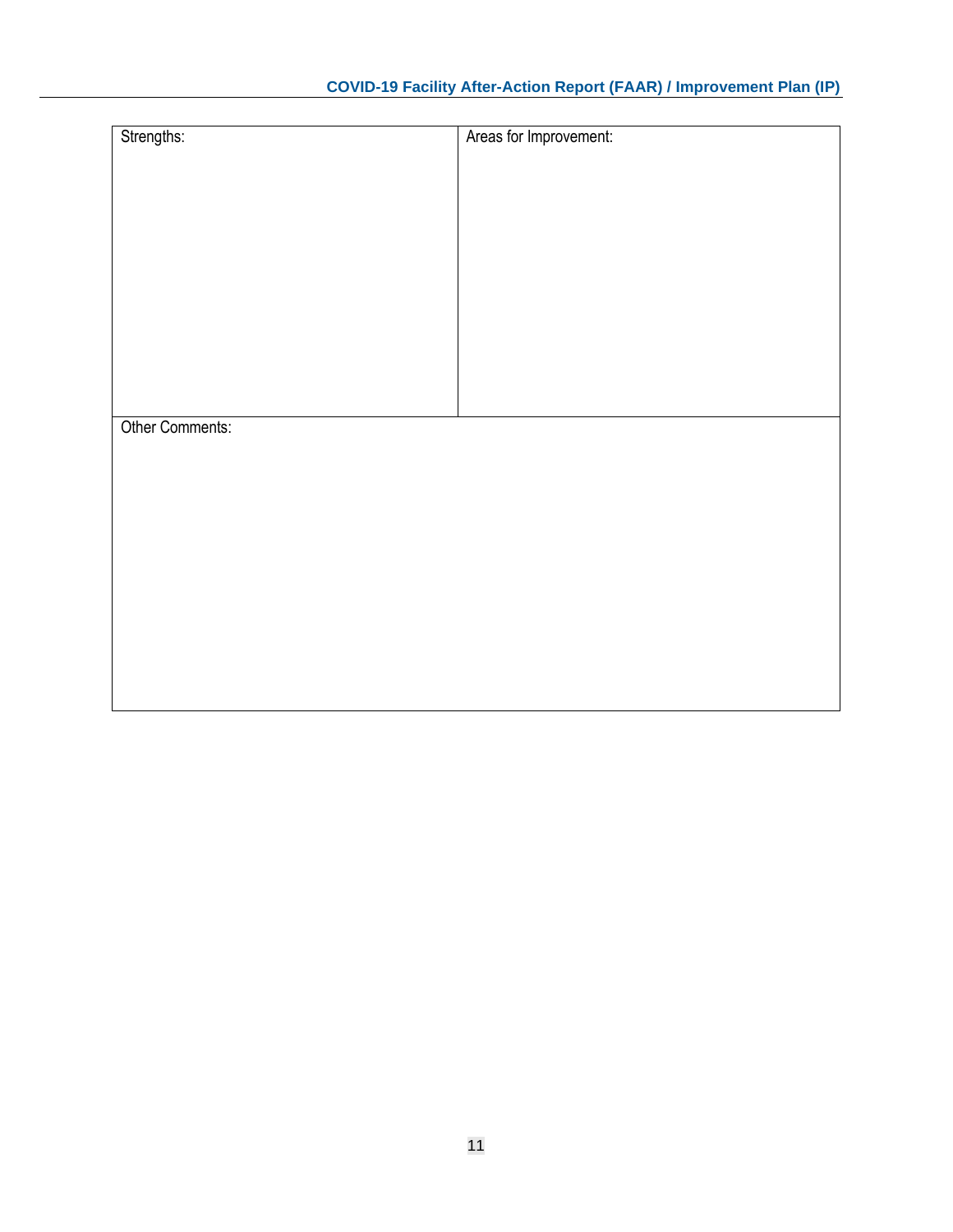|                                              | HCPR Capability 3, Objective 2, Activity 4: Plan for Health Care Organization Sheltering-in-Place                   |
|----------------------------------------------|---------------------------------------------------------------------------------------------------------------------|
|                                              | Describe your process (staff involved, signage, entry points, supplies/equipment utilized, documentation, etc.) for |
| screening all persons entering the facility? |                                                                                                                     |
|                                              |                                                                                                                     |
|                                              |                                                                                                                     |
|                                              |                                                                                                                     |
|                                              |                                                                                                                     |
|                                              |                                                                                                                     |
|                                              |                                                                                                                     |
|                                              |                                                                                                                     |
|                                              |                                                                                                                     |
| Strengths:                                   | Areas for Improvement:                                                                                              |
|                                              |                                                                                                                     |
|                                              |                                                                                                                     |
|                                              |                                                                                                                     |
|                                              |                                                                                                                     |
|                                              |                                                                                                                     |
|                                              |                                                                                                                     |
|                                              |                                                                                                                     |
|                                              |                                                                                                                     |
|                                              |                                                                                                                     |
|                                              |                                                                                                                     |
|                                              |                                                                                                                     |
|                                              |                                                                                                                     |
|                                              |                                                                                                                     |
|                                              |                                                                                                                     |
| Other Comments:                              |                                                                                                                     |
|                                              |                                                                                                                     |
|                                              |                                                                                                                     |
|                                              |                                                                                                                     |
|                                              |                                                                                                                     |
|                                              |                                                                                                                     |
|                                              |                                                                                                                     |
|                                              |                                                                                                                     |
|                                              |                                                                                                                     |
|                                              |                                                                                                                     |
|                                              |                                                                                                                     |
|                                              |                                                                                                                     |
|                                              |                                                                                                                     |
|                                              |                                                                                                                     |
|                                              |                                                                                                                     |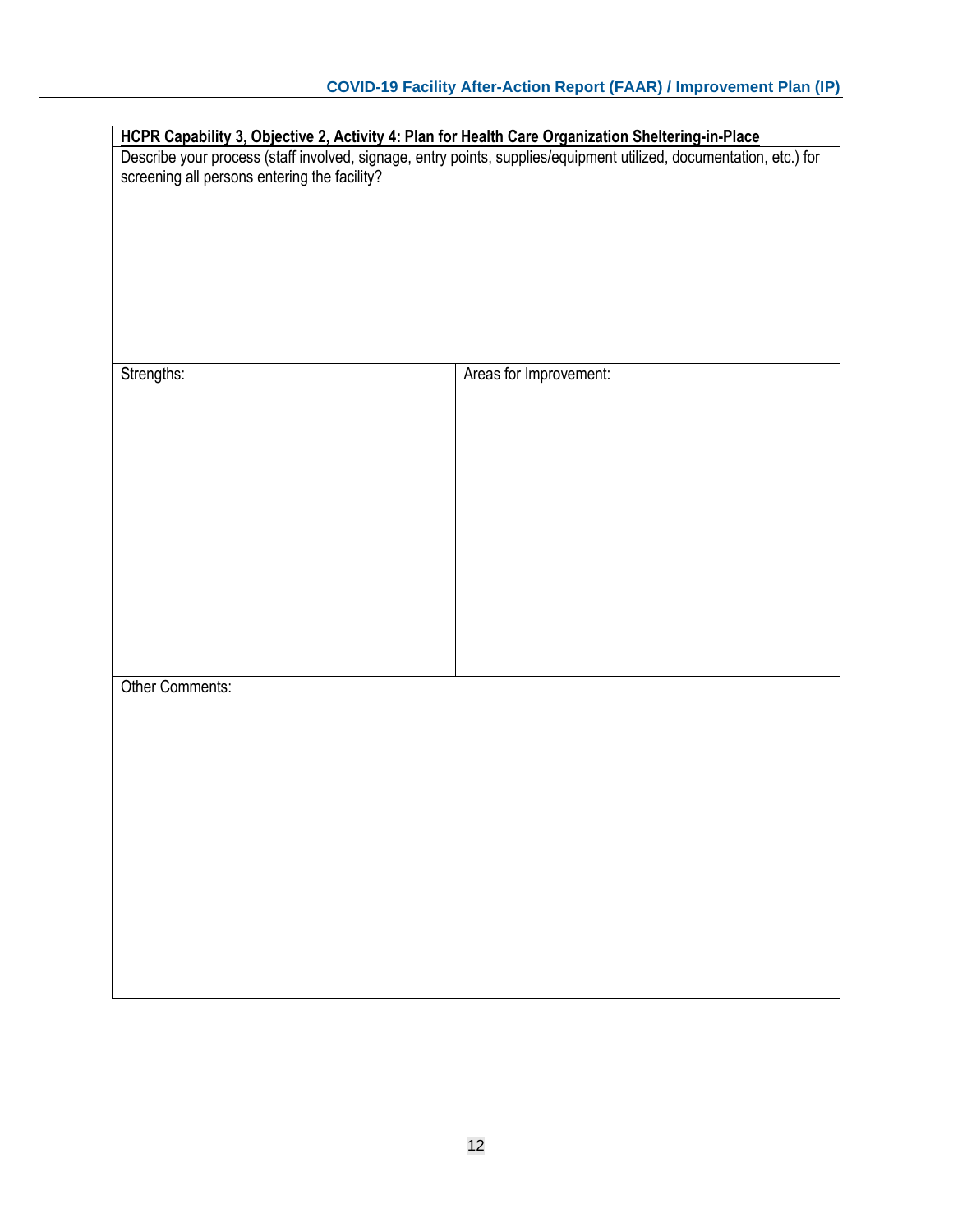|                                                                   | HCPR Capability 3, Objective 5, Activity 1: Distribute Resources to Protect the Health Care Workforce |
|-------------------------------------------------------------------|-------------------------------------------------------------------------------------------------------|
| Describe your processes for PPE distribution to staff:            |                                                                                                       |
|                                                                   |                                                                                                       |
|                                                                   |                                                                                                       |
|                                                                   |                                                                                                       |
|                                                                   |                                                                                                       |
|                                                                   |                                                                                                       |
|                                                                   |                                                                                                       |
| Describe your processes for providing COVID-19 testing for staff: |                                                                                                       |
|                                                                   |                                                                                                       |
|                                                                   |                                                                                                       |
|                                                                   |                                                                                                       |
|                                                                   |                                                                                                       |
|                                                                   |                                                                                                       |
| Describe your processes for providing vaccinations to staff:      |                                                                                                       |
|                                                                   |                                                                                                       |
|                                                                   |                                                                                                       |
|                                                                   |                                                                                                       |
|                                                                   |                                                                                                       |
|                                                                   |                                                                                                       |
|                                                                   |                                                                                                       |
| Strengths:                                                        | Areas for Improvement:                                                                                |
|                                                                   |                                                                                                       |
|                                                                   |                                                                                                       |
|                                                                   |                                                                                                       |
|                                                                   |                                                                                                       |
|                                                                   |                                                                                                       |
|                                                                   |                                                                                                       |
|                                                                   |                                                                                                       |
|                                                                   |                                                                                                       |
|                                                                   |                                                                                                       |
|                                                                   |                                                                                                       |
|                                                                   |                                                                                                       |
|                                                                   |                                                                                                       |
|                                                                   |                                                                                                       |
|                                                                   |                                                                                                       |
|                                                                   |                                                                                                       |
| <b>Other Comments:</b>                                            |                                                                                                       |
|                                                                   |                                                                                                       |
|                                                                   |                                                                                                       |
|                                                                   |                                                                                                       |
|                                                                   |                                                                                                       |
|                                                                   |                                                                                                       |
|                                                                   |                                                                                                       |
|                                                                   |                                                                                                       |
|                                                                   |                                                                                                       |
|                                                                   |                                                                                                       |
|                                                                   |                                                                                                       |
|                                                                   |                                                                                                       |
|                                                                   |                                                                                                       |
|                                                                   |                                                                                                       |
|                                                                   |                                                                                                       |
|                                                                   |                                                                                                       |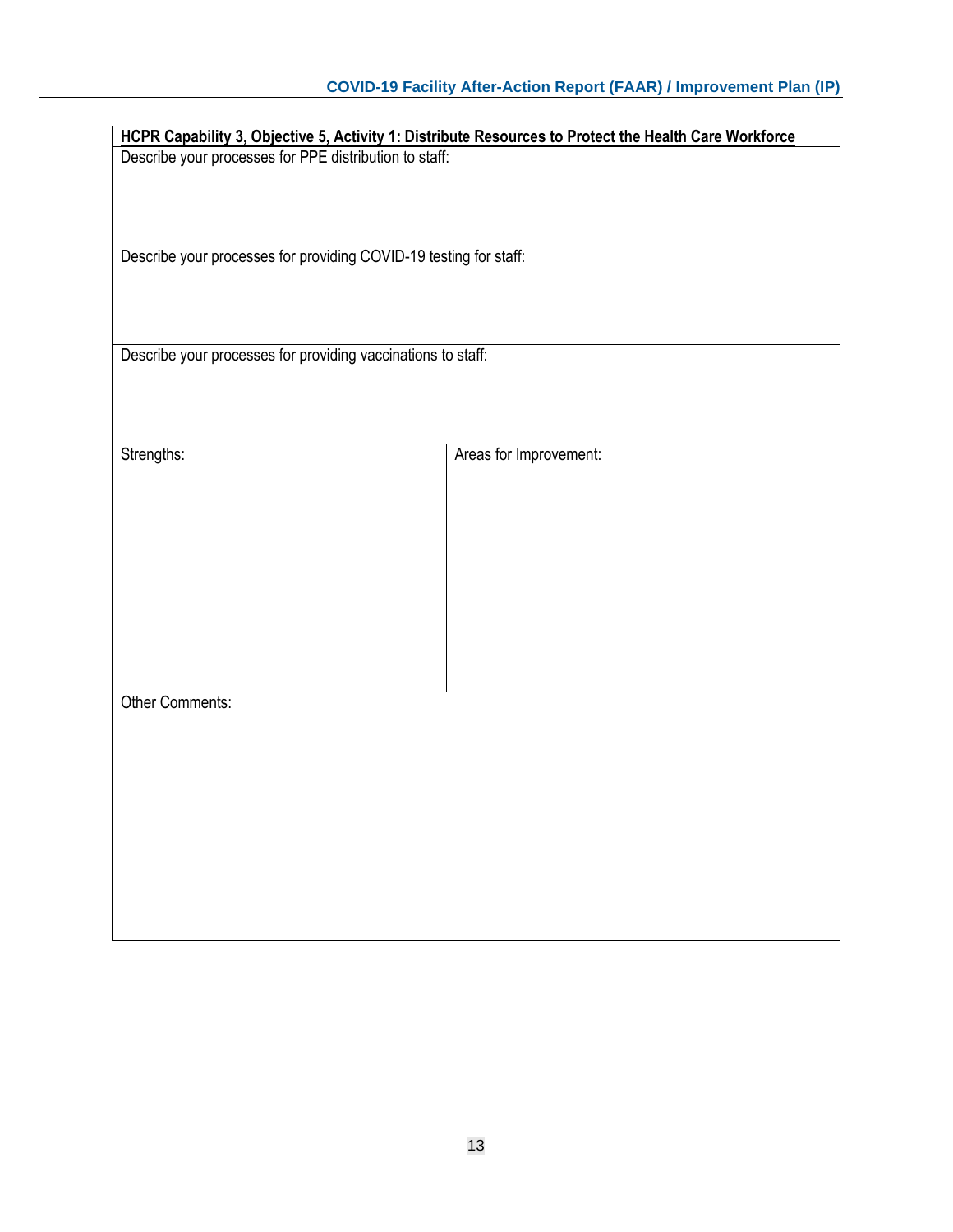| HCPR Capability 3, Objective 5, Activity 2: Train and Exercise to Promote Responders' Safety & Health                                                                                                                                      |                        |  |  |  |
|--------------------------------------------------------------------------------------------------------------------------------------------------------------------------------------------------------------------------------------------|------------------------|--|--|--|
| Were your staff competent in donning and doffing PPE prior to the COVID-19 pandemic? If not, where did you<br>obtain the course material to conduct the training during the response? Who conducted staff training during the<br>response? |                        |  |  |  |
| Were your staff fit-tested for N95 masks prior to the COVID-19 pandemic? If not, how did you accomplish fit<br>testing for your staff during the pandemic?                                                                                 |                        |  |  |  |
| Strengths:                                                                                                                                                                                                                                 | Areas for Improvement: |  |  |  |
| Other Comments:                                                                                                                                                                                                                            |                        |  |  |  |
|                                                                                                                                                                                                                                            |                        |  |  |  |
|                                                                                                                                                                                                                                            |                        |  |  |  |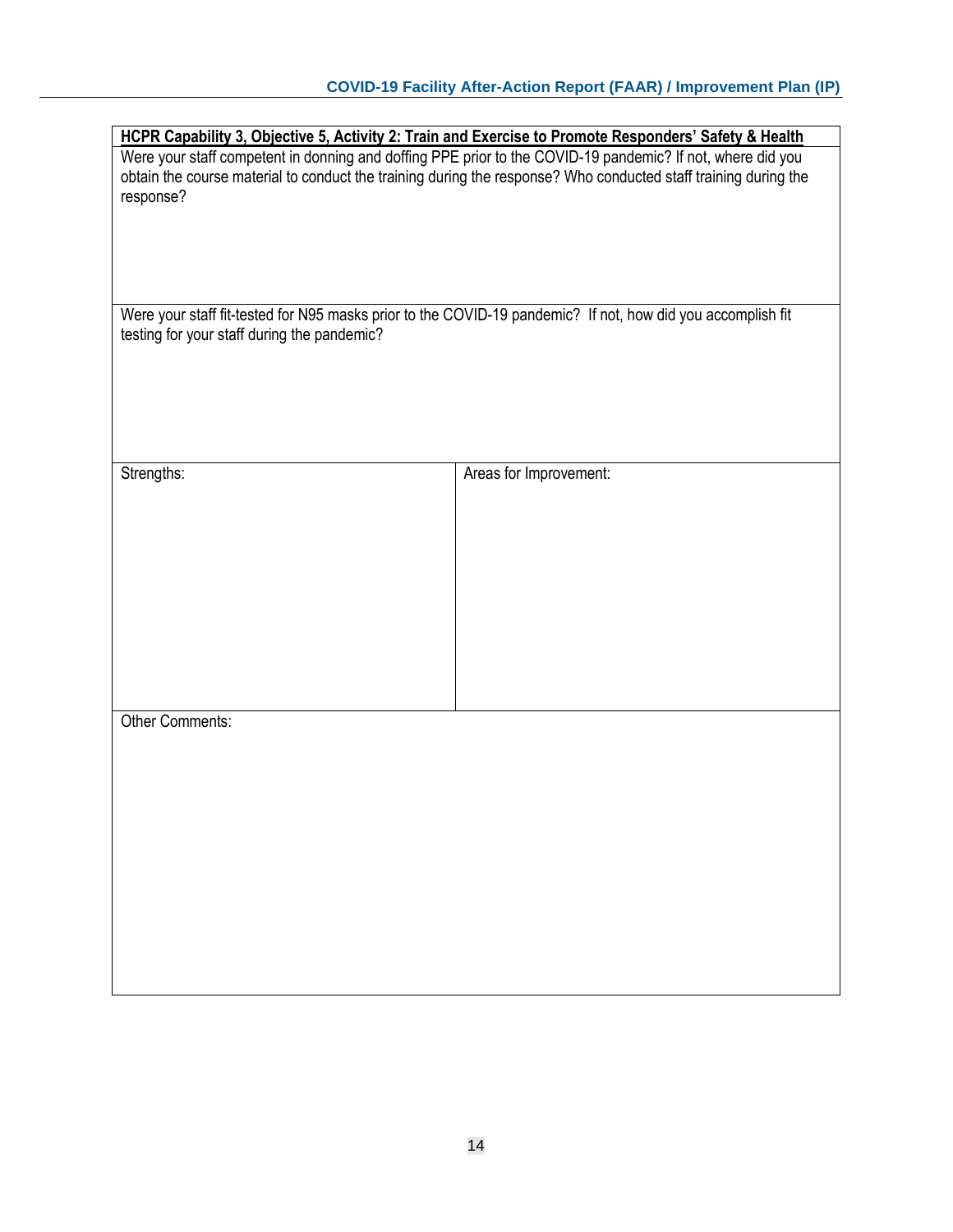| HCPR Capability 3, Objective 5, Activity 3: Develop Health Care Worker Resilience<br>Did you experience staffing shortages during the COVID-19 response? If yes, what was the cause (if known)? |                        |  |  |
|-------------------------------------------------------------------------------------------------------------------------------------------------------------------------------------------------|------------------------|--|--|
| What strategies did you use to mitigate staffing shortages?                                                                                                                                     |                        |  |  |
| Altered staff schedules (e.g. 12-hour shifts)?                                                                                                                                                  |                        |  |  |
| Tracked staff who were out sick / identified return to work date?                                                                                                                               |                        |  |  |
| Followed the CDC Return to Work Guidance?                                                                                                                                                       |                        |  |  |
| Established a staff incentive program / shift bonus?                                                                                                                                            |                        |  |  |
| Supplemented staffing with agency staff? Were they able to support you? At what expense? Detail the<br>orientation program that was used to onboard the agency staff.                           |                        |  |  |
| Supplemented staffing with Medical Reserve Corps volunteers?                                                                                                                                    |                        |  |  |
| Strengths:                                                                                                                                                                                      | Areas for Improvement: |  |  |
|                                                                                                                                                                                                 |                        |  |  |
|                                                                                                                                                                                                 |                        |  |  |
|                                                                                                                                                                                                 |                        |  |  |
|                                                                                                                                                                                                 |                        |  |  |
|                                                                                                                                                                                                 |                        |  |  |
| <b>Other Comments:</b>                                                                                                                                                                          |                        |  |  |
|                                                                                                                                                                                                 |                        |  |  |
|                                                                                                                                                                                                 |                        |  |  |
|                                                                                                                                                                                                 |                        |  |  |
|                                                                                                                                                                                                 |                        |  |  |
|                                                                                                                                                                                                 |                        |  |  |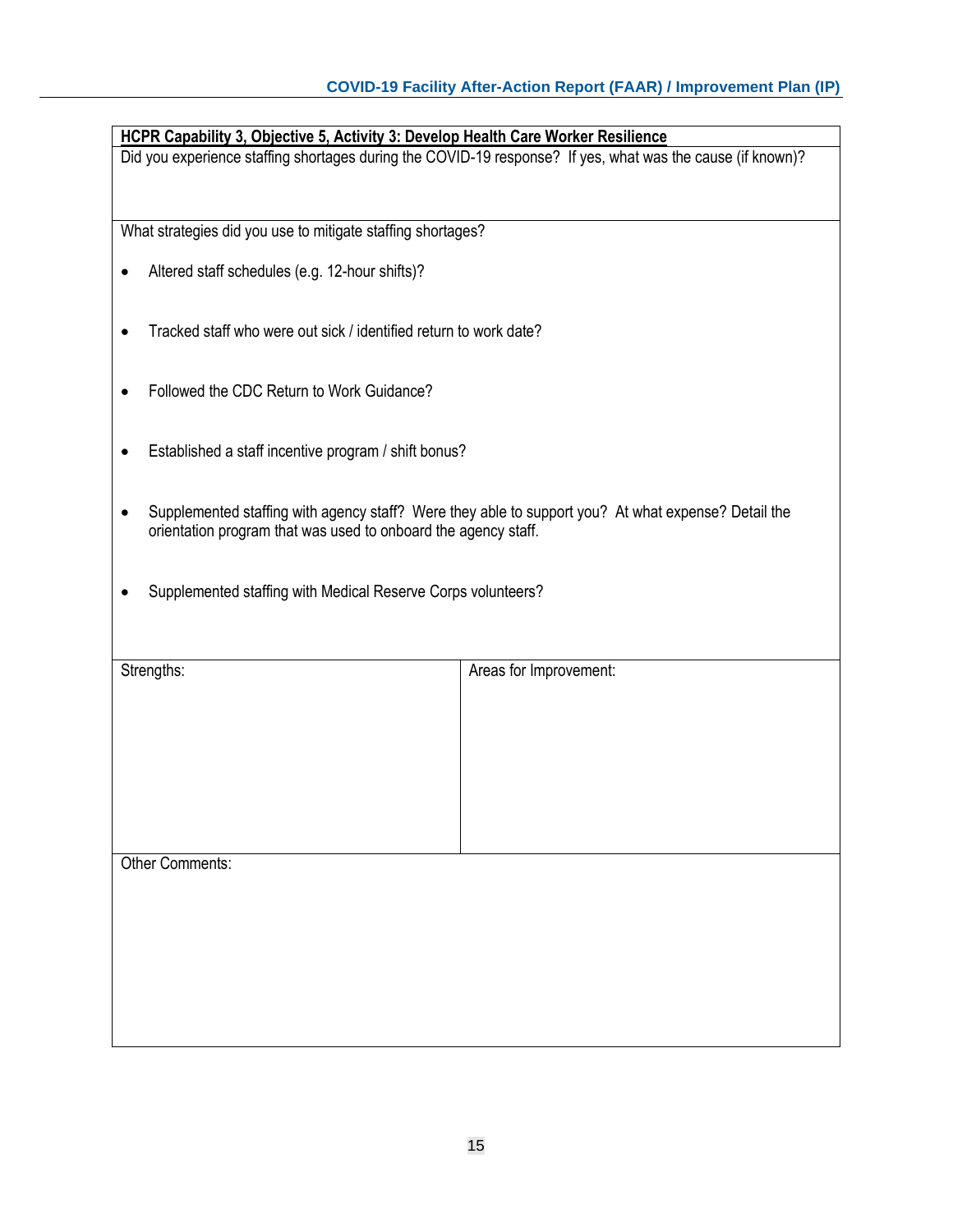| HCPR Capability 3, Objective 7, Activity 2: Assess Health Care Delivery System Recovery                    |                                                                                                                |  |  |  |
|------------------------------------------------------------------------------------------------------------|----------------------------------------------------------------------------------------------------------------|--|--|--|
| Visitation - What types of visitation did you begin allowing and when did you initiate them? Describe your |                                                                                                                |  |  |  |
| process.                                                                                                   |                                                                                                                |  |  |  |
| Window visits -                                                                                            |                                                                                                                |  |  |  |
|                                                                                                            |                                                                                                                |  |  |  |
|                                                                                                            |                                                                                                                |  |  |  |
|                                                                                                            |                                                                                                                |  |  |  |
| Outdoor / patio visits -                                                                                   |                                                                                                                |  |  |  |
|                                                                                                            |                                                                                                                |  |  |  |
|                                                                                                            |                                                                                                                |  |  |  |
|                                                                                                            |                                                                                                                |  |  |  |
| Indoor visits -                                                                                            |                                                                                                                |  |  |  |
|                                                                                                            |                                                                                                                |  |  |  |
|                                                                                                            |                                                                                                                |  |  |  |
|                                                                                                            |                                                                                                                |  |  |  |
|                                                                                                            |                                                                                                                |  |  |  |
|                                                                                                            |                                                                                                                |  |  |  |
|                                                                                                            | Activities / Group Events - When did you begin allowing group activities, communal dining, etc.? Describe your |  |  |  |
| process.                                                                                                   |                                                                                                                |  |  |  |
|                                                                                                            |                                                                                                                |  |  |  |
|                                                                                                            |                                                                                                                |  |  |  |
|                                                                                                            |                                                                                                                |  |  |  |
|                                                                                                            |                                                                                                                |  |  |  |
| Strengths:                                                                                                 | Areas for Improvement:                                                                                         |  |  |  |
|                                                                                                            |                                                                                                                |  |  |  |
|                                                                                                            |                                                                                                                |  |  |  |
|                                                                                                            |                                                                                                                |  |  |  |
|                                                                                                            |                                                                                                                |  |  |  |
|                                                                                                            |                                                                                                                |  |  |  |
|                                                                                                            |                                                                                                                |  |  |  |
|                                                                                                            |                                                                                                                |  |  |  |
|                                                                                                            |                                                                                                                |  |  |  |
|                                                                                                            |                                                                                                                |  |  |  |
|                                                                                                            |                                                                                                                |  |  |  |
|                                                                                                            |                                                                                                                |  |  |  |
|                                                                                                            |                                                                                                                |  |  |  |
|                                                                                                            |                                                                                                                |  |  |  |
| <b>Other Comments:</b>                                                                                     |                                                                                                                |  |  |  |
|                                                                                                            |                                                                                                                |  |  |  |
|                                                                                                            |                                                                                                                |  |  |  |
|                                                                                                            |                                                                                                                |  |  |  |
|                                                                                                            |                                                                                                                |  |  |  |
|                                                                                                            |                                                                                                                |  |  |  |
|                                                                                                            |                                                                                                                |  |  |  |
|                                                                                                            |                                                                                                                |  |  |  |
|                                                                                                            |                                                                                                                |  |  |  |
|                                                                                                            |                                                                                                                |  |  |  |
|                                                                                                            |                                                                                                                |  |  |  |
|                                                                                                            |                                                                                                                |  |  |  |
|                                                                                                            |                                                                                                                |  |  |  |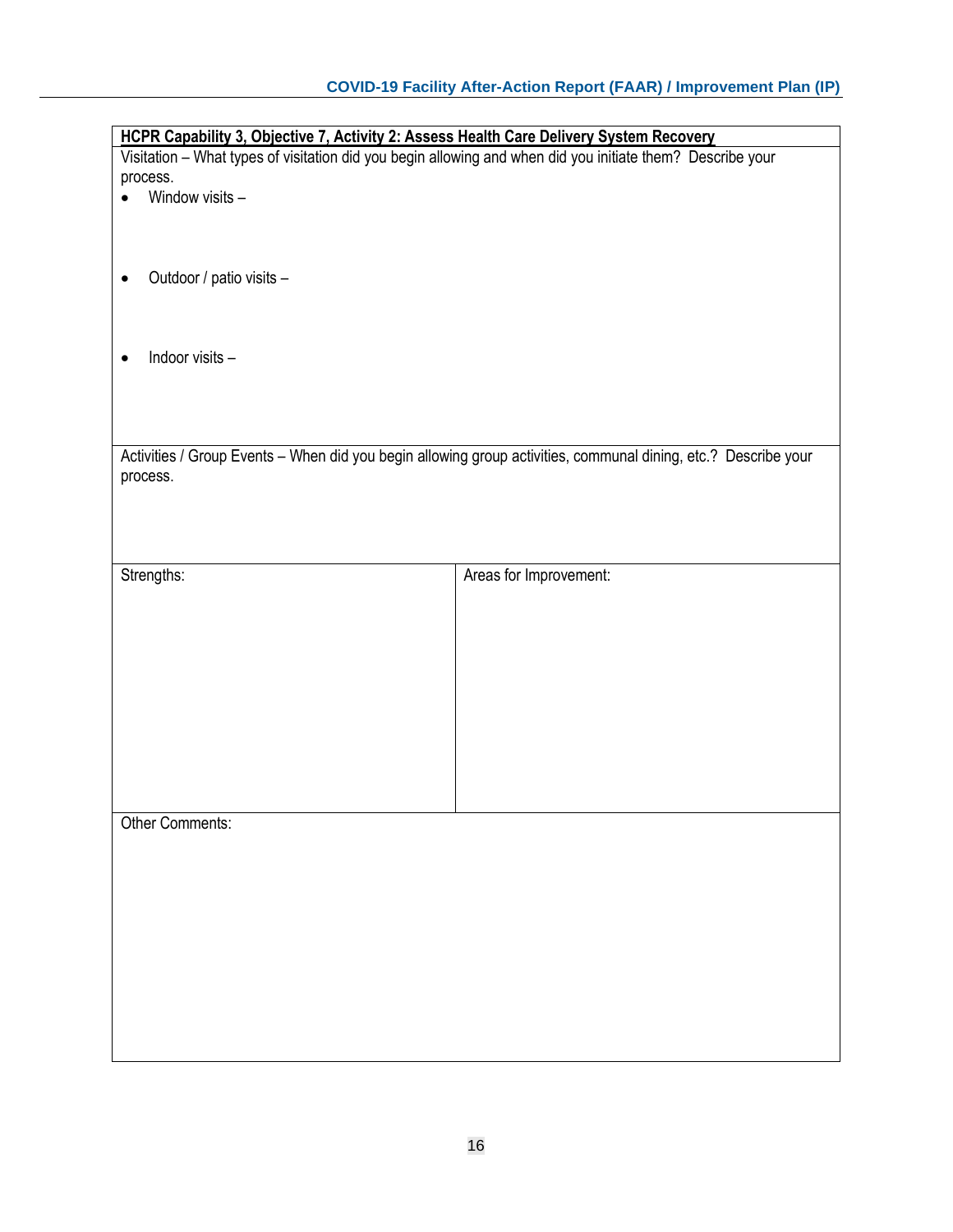| HCPR Capability 4, Objective 2, Activity 3: Develop an Alternate Care System (Resident Cohorting)                                                                             |                        |  |
|-------------------------------------------------------------------------------------------------------------------------------------------------------------------------------|------------------------|--|
| Describe if and how you maintained three distinct resident areas in your facility during the pandemic, (COVID<br>Positive Unit, COVID Observation Unit, COVID Negative Unit)? |                        |  |
|                                                                                                                                                                               |                        |  |
| COVID Positive Unit-                                                                                                                                                          |                        |  |
|                                                                                                                                                                               |                        |  |
|                                                                                                                                                                               |                        |  |
| COVID Observation Unit -                                                                                                                                                      |                        |  |
|                                                                                                                                                                               |                        |  |
|                                                                                                                                                                               |                        |  |
| COVID Negative Unit -                                                                                                                                                         |                        |  |
|                                                                                                                                                                               |                        |  |
|                                                                                                                                                                               |                        |  |
| Admissions / Re-admissions - What was your policy and practice regarding new resident admissions and                                                                          |                        |  |
| returning residents from the hospital?                                                                                                                                        |                        |  |
|                                                                                                                                                                               |                        |  |
|                                                                                                                                                                               |                        |  |
|                                                                                                                                                                               |                        |  |
| Strengths:                                                                                                                                                                    | Areas for Improvement: |  |
|                                                                                                                                                                               |                        |  |
|                                                                                                                                                                               |                        |  |
|                                                                                                                                                                               |                        |  |
|                                                                                                                                                                               |                        |  |
|                                                                                                                                                                               |                        |  |
|                                                                                                                                                                               |                        |  |
| <b>Other Comments:</b>                                                                                                                                                        |                        |  |
|                                                                                                                                                                               |                        |  |
|                                                                                                                                                                               |                        |  |
|                                                                                                                                                                               |                        |  |
|                                                                                                                                                                               |                        |  |
|                                                                                                                                                                               |                        |  |
|                                                                                                                                                                               |                        |  |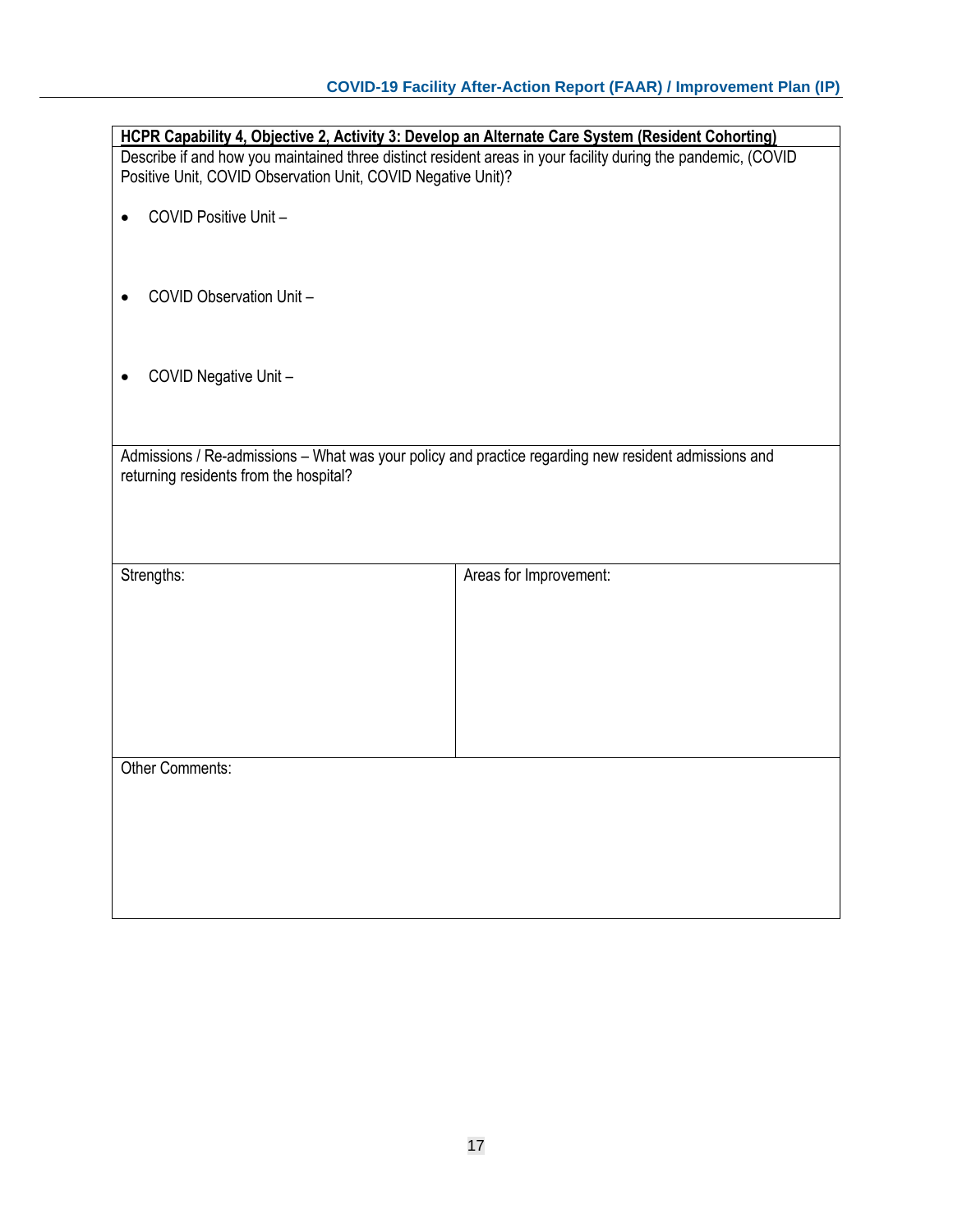## **EXECUTIVE SUMMARY / IMPROVEMENT PLAN**

### **Major Strengths**

*Instructions to participant: Summarize at least 3-5 items identified as major strengths in your planning, procedures and response.*

| The major strengths identified are as follows:                                         |  |  |
|----------------------------------------------------------------------------------------|--|--|
| E.g. Our mass notification system worked well for communicating with staff and family. |  |  |
|                                                                                        |  |  |
|                                                                                        |  |  |
|                                                                                        |  |  |
|                                                                                        |  |  |
|                                                                                        |  |  |
|                                                                                        |  |  |
|                                                                                        |  |  |
|                                                                                        |  |  |
|                                                                                        |  |  |
|                                                                                        |  |  |
|                                                                                        |  |  |
|                                                                                        |  |  |
|                                                                                        |  |  |
|                                                                                        |  |  |
|                                                                                        |  |  |
|                                                                                        |  |  |
|                                                                                        |  |  |